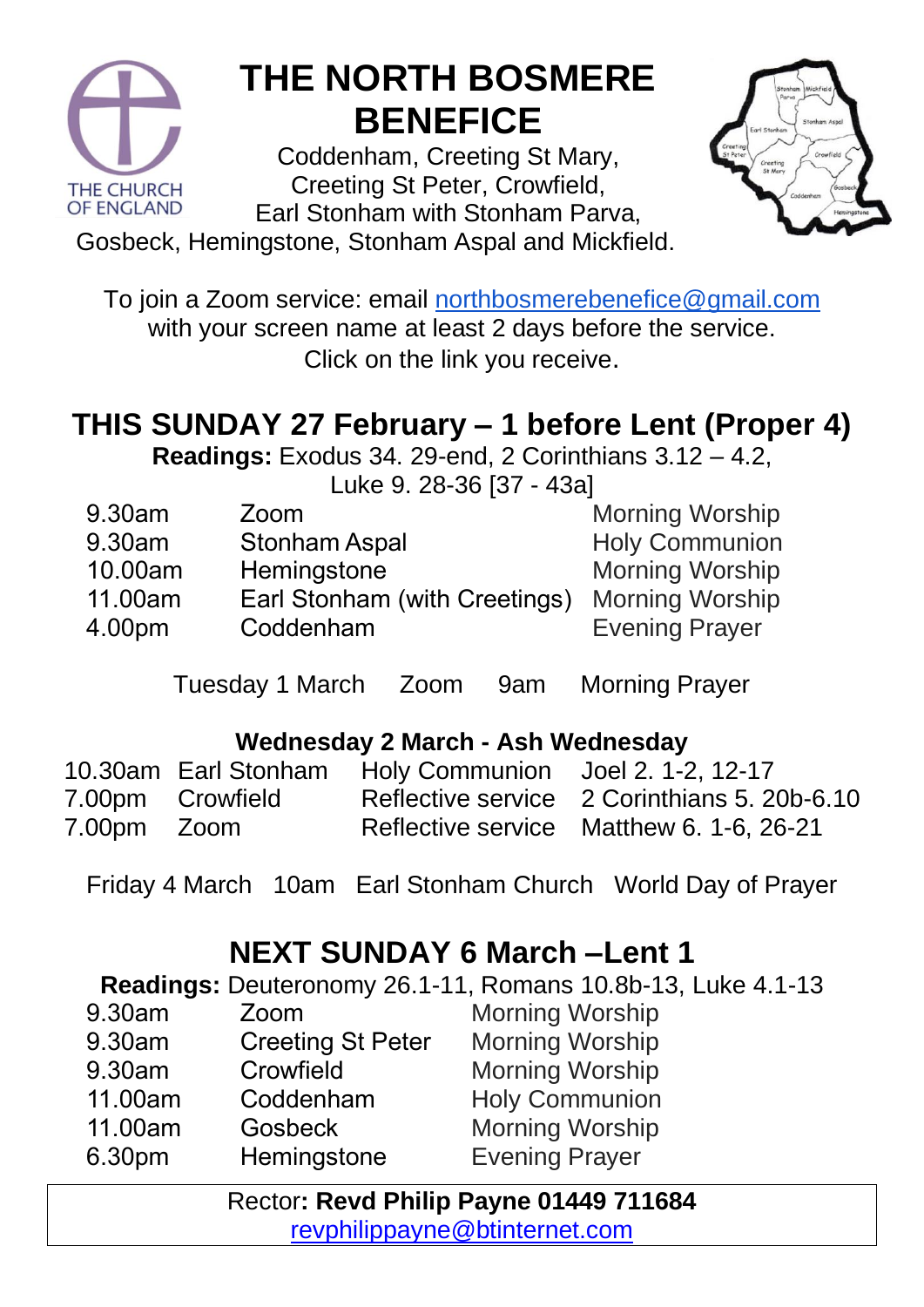## **READINGS 27 February Sunday before Lent (Proper 4)**

#### **Exodus 34:29 - 35**

**<sup>29</sup>** Moses came down from Mount Sinai. As he came down from the mountain with the two tablets of the covenant in his hand, Moses did not know that the skin of his face shone because he had been talking with God. **<sup>30</sup>** When Aaron and all the Israelites saw Moses, the skin of his face was shining, and they were afraid to come near him. **<sup>31</sup>** But Moses called to them; and Aaron and all the leaders of the congregation returned to him, and Moses spoke with them. **<sup>32</sup>** Afterwards all the Israelites came near, and he gave them in commandment all that the LORD had spoken with him on Mount Sinai. **<sup>33</sup>** When Moses had finished speaking with them, he put a veil on his face; **<sup>34</sup>** but whenever Moses went in before the LORD to speak with him, he would take the veil off, until he came out; and when he came out, and told the Israelites what he had been commanded, **<sup>35</sup>** the Israelites would see the face of Moses, that the skin of his face was shining; and Moses would put the veil on his face again, until he went in to speak with him.

#### **2 Corinthians 3:12 - 4:2**

**<sup>12</sup>** Since, then, we have such a hope, we act with great boldness, **<sup>13</sup>** not like Moses, who put a veil over his face to keep the people of Israel from gazing at the end of the glory that was being set aside. **<sup>14</sup>** But their minds were hardened. Indeed, to this very day, when they hear the reading of the old covenant, that same veil is still there, since only in Christ is it set aside. **<sup>15</sup>** Indeed, to this very day whenever Moses is read, a veil lies over their minds; **<sup>16</sup>** but when one turns to the Lord, the veil is removed. **<sup>17</sup>** Now the Lord is the Spirit, and where the Spirit of the Lord is, there is freedom. **<sup>18</sup>** And all of us, with unveiled faces, seeing the glory of the Lord as though reflected in a mirror, are being transformed into the same image from one degree of glory to another; for this comes from the Lord, the Spirit. **4** Therefore, since it is by God's mercy that we are engaged in this ministry, we do not lose heart. **<sup>2</sup>** We have renounced the shameful things that one hides; we refuse to practise cunning or to falsify God's word; but by the open statement of the truth we commend ourselves to the conscience of everyone in the sight of God.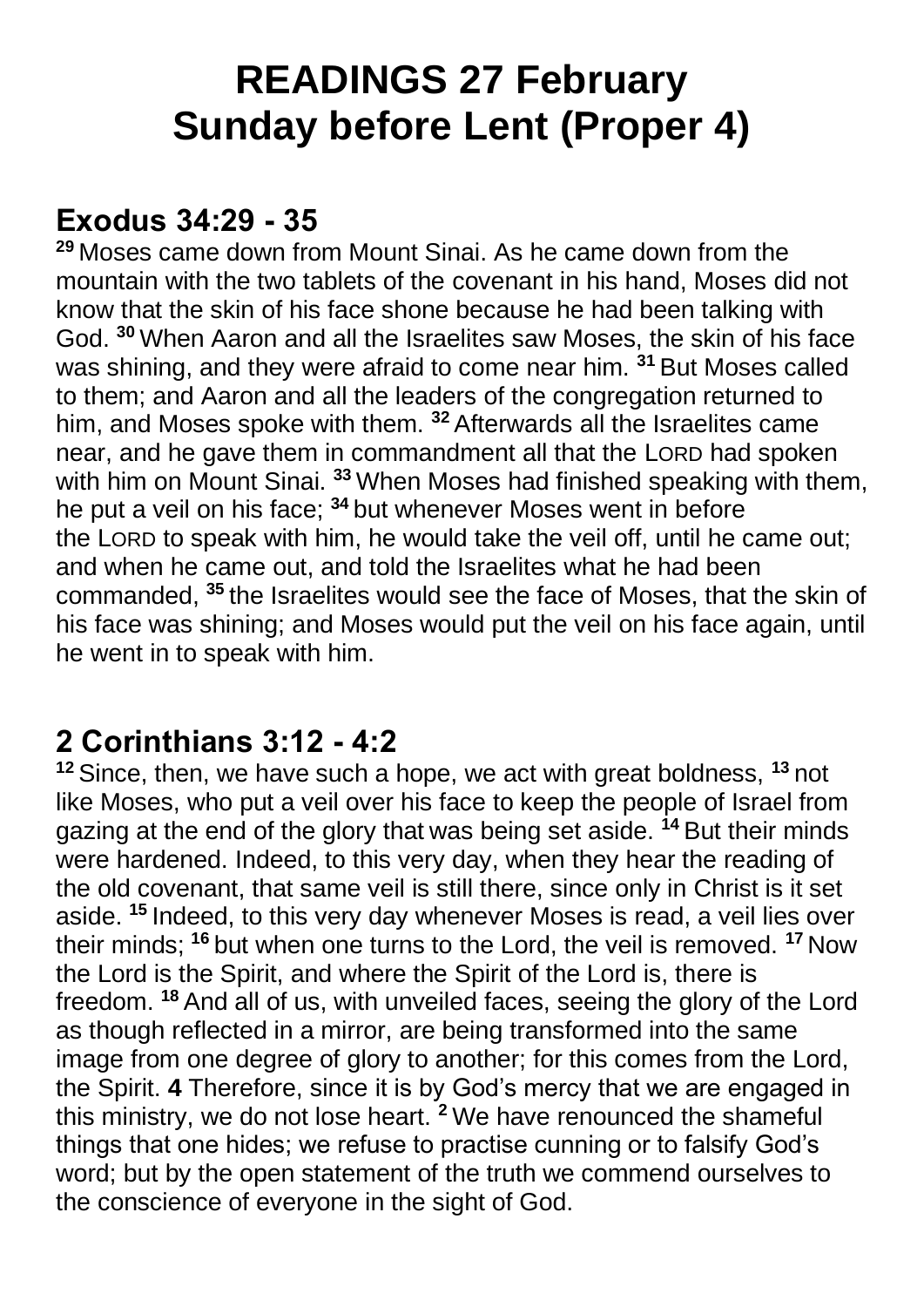#### **Luke 9: 28 - 36 [37 - 43a]**

**<sup>28</sup>** Now about eight days after these sayings Jesus took with him Peter and John and James, and went up on the mountain to pray. **<sup>29</sup>** And while he was praying, the appearance of his face changed, and his clothes became dazzling white. **<sup>30</sup>** Suddenly they saw two men, Moses and Elijah, talking to him. **<sup>31</sup>** They appeared in glory and were speaking of his departure, which he was about to accomplish at Jerusalem. **<sup>32</sup>** Now Peter and his companions were weighed down with sleep; but since they had stayed awake, they saw his glory and the two men who stood with him. **<sup>33</sup>** Just as they were leaving him, Peter said to Jesus, 'Master, it is good for us to be here; let us make three dwellings, one for you, one for Moses, and one for Elijah'—not knowing what he said. **<sup>34</sup>** While he was saying this, a cloud came and overshadowed them; and they were terrified as they entered the cloud. **<sup>35</sup>** Then from the cloud came a voice that said, 'This is my Son, my Chosen; listen to him!' **<sup>36</sup>** When the voice had spoken, Jesus was found alone. And they kept silent and in those days told no one any of the things they had seen.

[<sup>37</sup> On the next day, when they had come down from the mountain, a great crowd met him. **<sup>38</sup>** Just then a man from the crowd shouted, 'Teacher, I beg you to look at my son; he is my only child. **<sup>39</sup>** Suddenly a spirit seizes him, and all at once he shrieks. It throws him into convulsions until he foams at the mouth; it mauls him and will scarcely leave him. **<sup>40</sup>** I begged your disciples to cast it out, but they could not.' **<sup>41</sup>** Jesus answered, 'You faithless and perverse generation, how much longer must I be with you and bear with you? Bring your son here.' **<sup>42</sup>** While he was coming, the demon dashed him to the ground in convulsions. But Jesus rebuked the unclean spirit, healed the boy, and gave him back to his father. **<sup>43</sup>** And all were astounded at the greatness of God.]

*New Revised Standard Version Bible: Anglicised Edition, copyright © 1989, 1995 the Division of Christian Education of the National Council of the Churches of Christ in the United States of America. Used by permission. All rights reserved.* 

#### **Wednesday 2 March - Ash Wednesday.**



We have been given some cards with an 'ash cross' on the front, and text on the back. On a first come first served basis, these will be available to collect from the porches of Coddenham, Earl Stonham and Stonham Aspal churches.